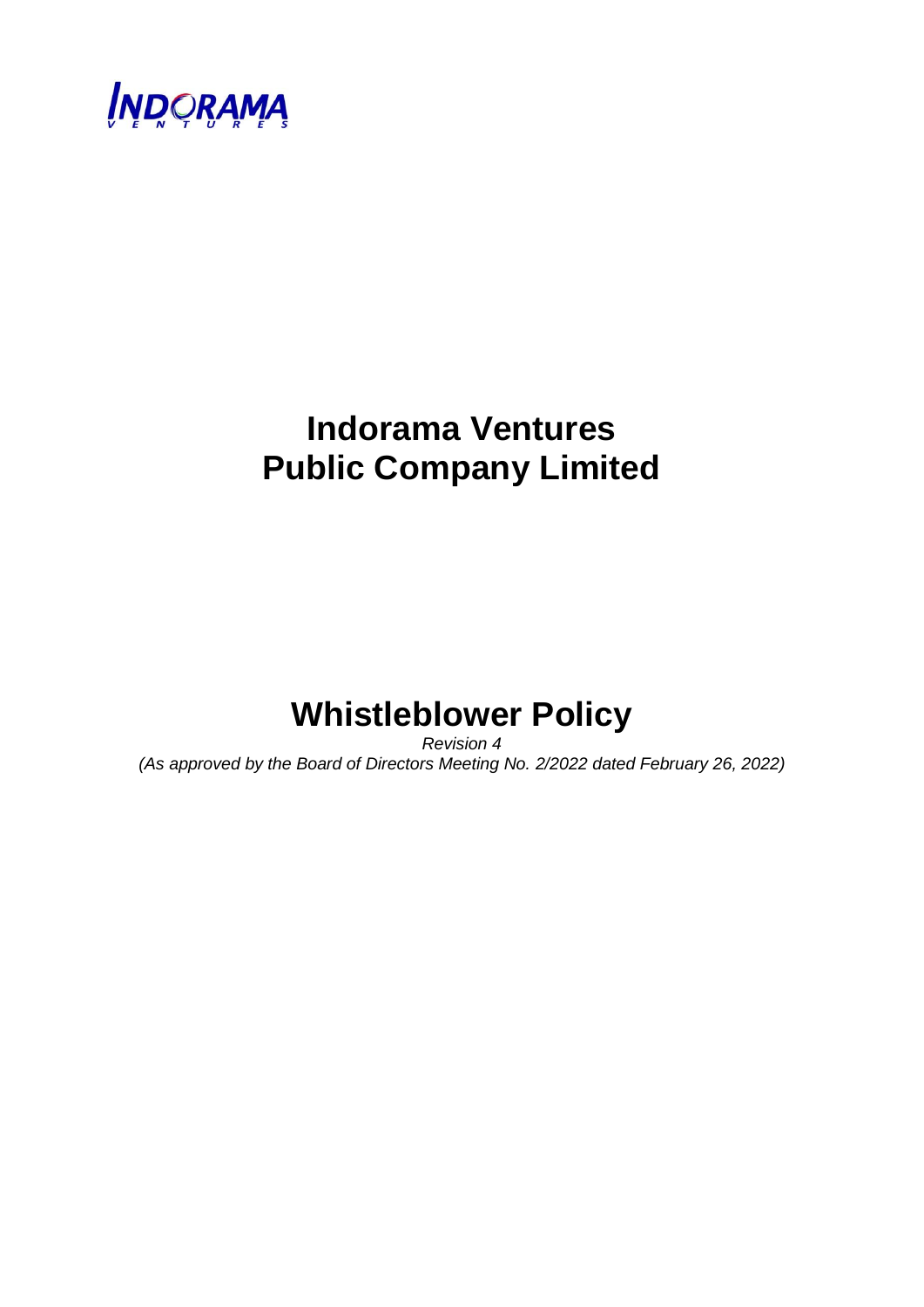## **Table of Contents**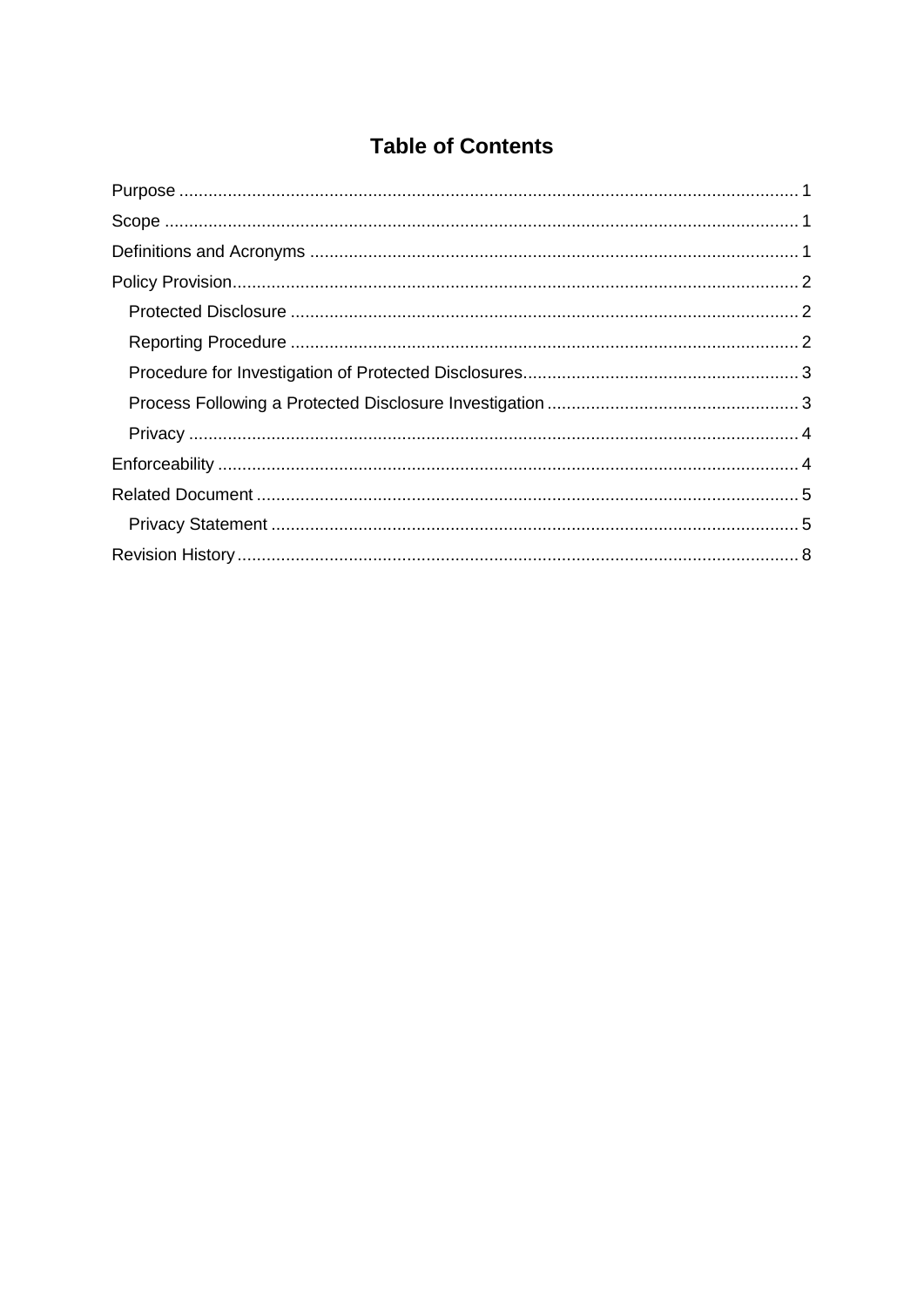## **Whistleblower Policy**

#### <span id="page-2-0"></span>**Purpose**

1. The purpose of the Whistleblower Policy is to enable employees of the Company (as defined below) who observe an unethical or improper practice (whether or not a violation of law, including but not limited to potential fraud, corruption or other serious wrongdoings and irregularities), to approach the Whistleblower Committee without necessarily informing their line managers and without revealing their identity; provided however that in case the Whistleblower's identity is provided, IVL shall ensure protection of such identity.

This policy also allows others as defined in the Scope to approach the Whistleblower Committee.

- 2. This policy governs reporting and investigation of allegations of improper activities. In all instances, the Whistleblower Committee retains the prerogative to determine when the circumstances warrant an investigation and, in conformity with the policy and applicable laws and regulations, the appropriate investigative process to be employed.
- 3. The reporting and investigation of allegations of improper activities under this Whistleblower Policy may imply the processing of personal data within the meaning of the EU General Data Protection Regulation or any other data privacy regulation. Where personal data will be processed, this will be done in accordance with the "Privacy" section of this Whistleblower Policy, Privacy Statement and otherwise in accordance with relevant (local) privacy law and regulations.

#### <span id="page-2-1"></span>**Scope**

-

This policy applies to the Company's Board of Directors, management, employees, trainees and persons who are not employees but authorized to act on behalf of or represent the Company, including its stakeholders.

#### <span id="page-2-2"></span>**Definitions and Acronyms**

| <b>Company or IVL</b> | Indorama Ventures Public Company Limited and all its Affiliates <sup>1</sup> .                               |  |
|-----------------------|--------------------------------------------------------------------------------------------------------------|--|
| Whistleblower         | Refers to any person who makes a protected disclosure of any<br>unethical activity that he/she has observed. |  |

<sup>&</sup>lt;sup>1</sup> "Affiliate" means any company or entity, controlling, controlled by, or under common control with the Company. The term "Control" and its correlative meanings, "controlling," "controlled by" and "under common control with," means the legal, beneficial or equitable ownership, directly or indirectly, not less than 50 (fifty) percent of the aggregate of registered and paid-up shares in a company or an entity.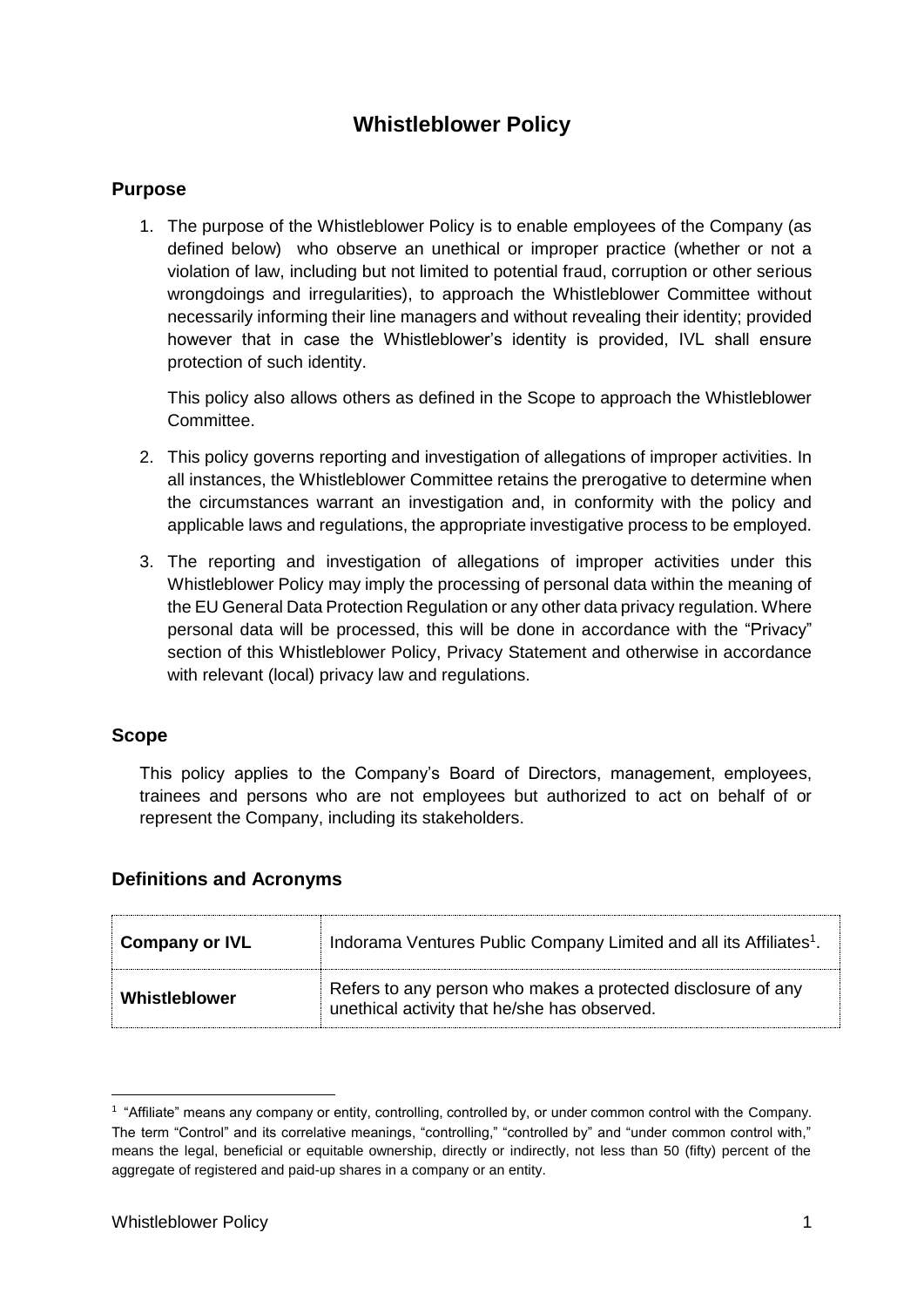| <b>Investigators</b>              | Refer to any persons authorized, appointed or consulted by the<br>Whistleblower Committee, including the Internal Audit<br>Department.                                                                                                                                                                                                                                                                                                                                                                                  |  |  |
|-----------------------------------|-------------------------------------------------------------------------------------------------------------------------------------------------------------------------------------------------------------------------------------------------------------------------------------------------------------------------------------------------------------------------------------------------------------------------------------------------------------------------------------------------------------------------|--|--|
| Whistleblower<br><b>Committee</b> | Refers to a committee, which is appointed by the Board of Directors<br>of the Company, investigates the disclosure made by the<br>whistleblower.                                                                                                                                                                                                                                                                                                                                                                        |  |  |
| <b>Protected Disclosure</b>       | Refers to any communication made in good faith, with the honest<br>belief that there are reasonable grounds for concern, and which<br>disclose information or provide evidence of unethical or improper<br>activity. The Company and management shall not disclose the<br>identity of the whistleblower nor initiate any unfair or punitive action,<br>which includes changing the whistleblower's position, job<br>description or workplace, or suspending, threatening, harassing or<br>laying off the whistleblower. |  |  |
| <b>Subject</b>                    | Refers to a person against or in relation to whom a protected<br>disclosure has been made.                                                                                                                                                                                                                                                                                                                                                                                                                              |  |  |

### <span id="page-3-1"></span><span id="page-3-0"></span>**Policy Provision**

#### **1. Protected Disclosure**

- 1.1. Whistleblowers may make disclosures concerning:
	- 1.1.1. Any act that violates the Company's Corporate Governance Manual, including Code of Conduct and any act that adversely affects the business interest of the Company.
	- 1.1.2. Any act that violates the Company's Articles of Association, including any rules, regulations, announcements and policies.
	- 1.1.3. Any act that is illegal under local or international law.

#### <span id="page-3-2"></span>**2. Reporting Procedure**

A disclosure may be reported to the Whistleblower Committee through any of the channels mentioned below:

- 2.1. By email to: ethics@indorama.net or
- 2.2. Through the following link: http://whistleblower.indoramaventures.com
- 2.3. A Protected Disclosure may also be made to an immediate line manager (in cases where there is no potential conflict of interest). In such cases, the line manager shall address the report to the Whistleblower Committee by taking appropriate care to conceal the identity of the Whistleblower.
- 2.4. Protected Disclosures should preferably be reported via email or in writing in English. If written in a local language, it will be translated into English for further investigation.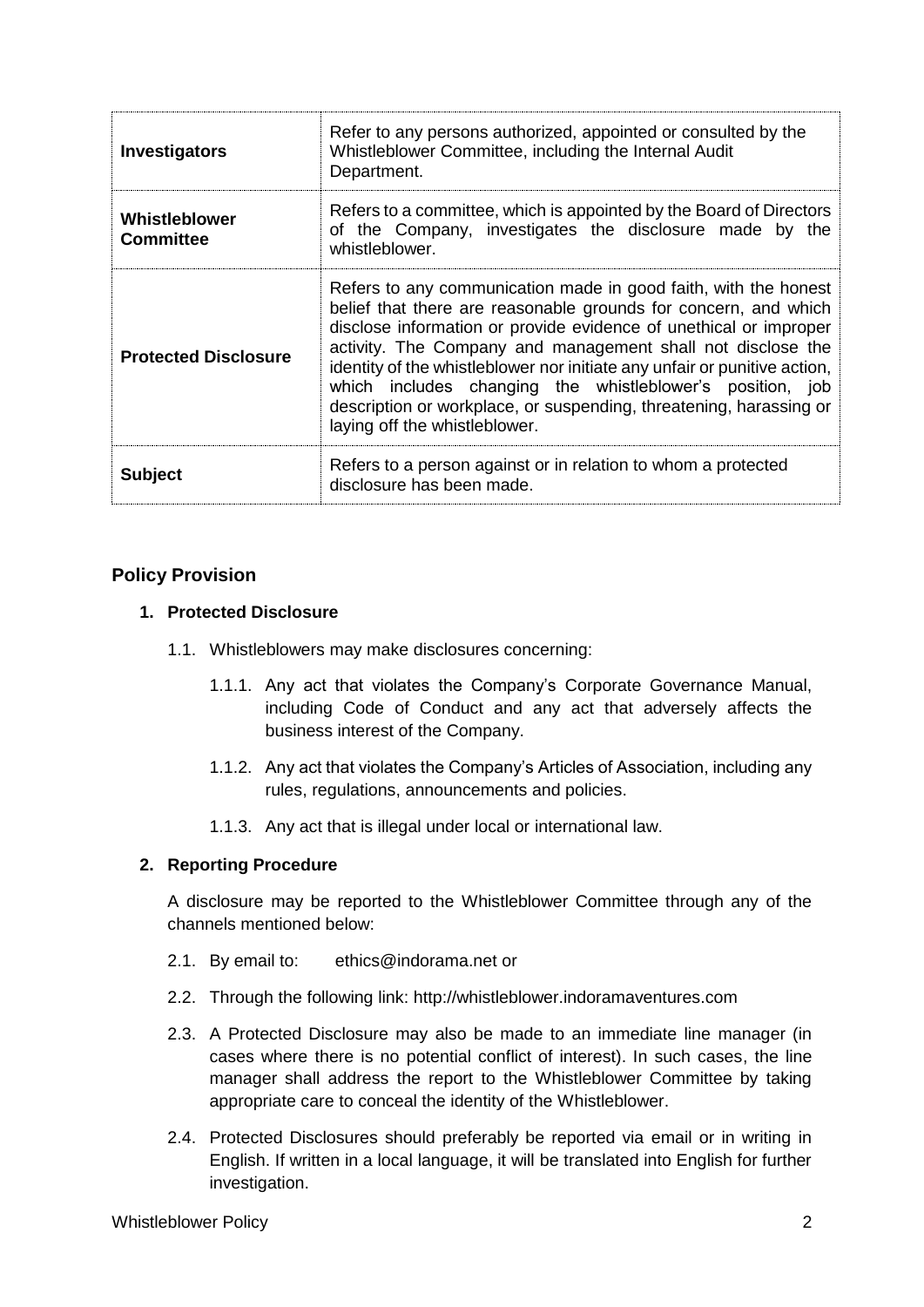2.5. Complaints against the Whistleblower Committee may be addressed to independentdirectors@indorama.net

#### <span id="page-4-0"></span>**3. Procedure for Investigation of Protected Disclosures**

- 3.1. The Whistleblower Committee will determine whether the Protected Disclosure actually pertains to compliance or ethical violation within 7 business days of receipt. If the complaint is against any member of the Whistleblower Committee, the same would be made by the Chairman of the Audit Committee, who will initiate the investigation through a committee comprising executives un-related to the action disclosed.
- 3.2. If the Whistleblower Committee determines that the Protected Disclosure is not valid, the rationale for the same will be discussed in the Nomination, Compensation and Corporate Governance ("NCCG") Committee Meeting. NCCG Committee may revoke the decision if required.
- 3.3. If the Whistleblower Committee determines that the protected disclosure is valid, the Whistleblower Committee will assign an investigation team who will carry out an investigation with independence, objectivity, impartiality, fairness and highest level of integrity.
- 3.4. The Subject will normally be informed of the allegations at the outset of a formal investigation and have the opportunity to provide a defense during the investigation.
- 3.5. The Subject has a responsibility not to interfere with the investigation. Evidence shall not be withheld, destroyed or tampered with, and witnesses shall not be influenced, coached or intimidated. Any such actions shall be liable for disciplinary proceedings.
- 3.6. The investigation team will file a report of the investigation's findings to the Whistleblower Committee along with evidence, if any, within a month of receipt of the Protected Disclosure. An extension may only be granted after consideration by the Whistleblower Committee.

#### <span id="page-4-1"></span>**4. Process Following a Protected Disclosure Investigation**

- 4.1. Notwithstanding any other rights the Subject may have by law or under this Whistleblower Policy, the Subject has a right to be informed of the outcome of the investigation. If allegations are not sustained, the Subject shall be consulted as to whether public disclosure of investigation results would be in the best interest of the Subject and Company.
- 4.2. If the investigation leads to conclude that an improper or unethical act has been committed by the Subject, the Whistleblower Committee shall recommend the appropriate corrective action or disciplinary proceedings deemed necessary.
- 4.3. If the investigation leads to conclude that the Whistleblower maliciously made a false statement, which is the case if he/she makes a Protected Disclosure based on facts that he/she knew were not true, this may result in corrective action or disciplinary proceedings against the Whistleblower.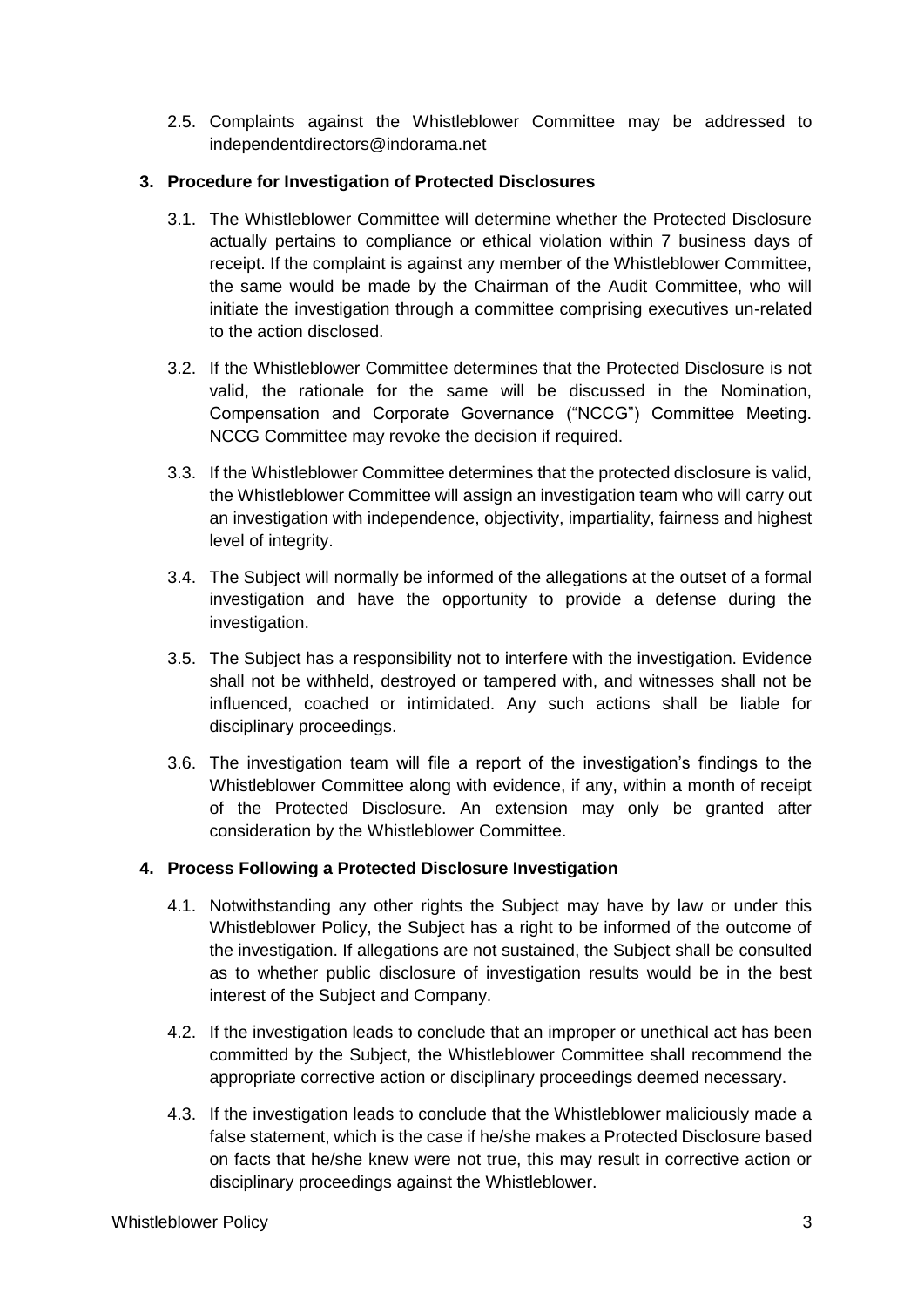#### <span id="page-5-0"></span>**5. Privacy**

- 5.1. IVL ensures confidentiality of the information received, secured processing of personal information, and protection of the Whistleblower's identity and that of all other persons involved.
- 5.2. If and when (further) processing any personal data, the Whistleblower Committee shall apply the principle of data minimisation: the Whistleblower Committee shall only (further) process personal information that is adequate, relevant and necessary, for the particular case.
- 5.3. If and when (further) processing personal data, the Whistleblower Committee shall identify what personal information means in the context of the particular case and who are the affected individuals to determine their right of information, access and rectification. Restrictions to these rights are allowed, as long as the Whistleblower Committee is able to provide documented reasons for taking such a decision.
- 5.4. As soon as possible following a Protected Disclosure and if required under the applicable laws, the Whistleblower Committee shall provide the Whistleblower and all other individuals affected by a Protected Disclosure with a copy of IVL's privacy statement, informing the Whistleblower about how his/her personal data will be processed.
- 5.5. In certain cases, however, informing the Subject at an early stage may be detrimental to the case. In these cases, provision of specific information might need to be deferred (see also paragraph 5.3 above).
- 5.6. Also, informing all third parties mentioned in the Protected Disclosure might involve a disproportionate effect. On a case-by-case basis, the Whistleblower Committee will decide whether it is disproportionate or not to inform all third parties, which may – amongst others – be the case if informing individuals would be an additional processing operation that could be more intrusive than the initial one.
- 5.7. The Whistleblower Committee will ensure that when responding to the right of access requests personal information of other parties is not revealed.
- 5.8. The Whistleblower Committee will ensure that proportionate conservation periods will be observed, depending on the outcome of each case. Personal information will not be kept for a longer period than necessary having regard to the purpose of the processing.

### <span id="page-5-1"></span>**Enforceability**

In the event that any provision contained in this policy is in conflict with the local laws, rules and regulations of any entity, and makes such provision invalid or unenforceable, then such local laws, rules and regulations will prevail.

If a business unit or location has adopted stronger practices than this policy or prevailing customs, the stronger practice shall apply.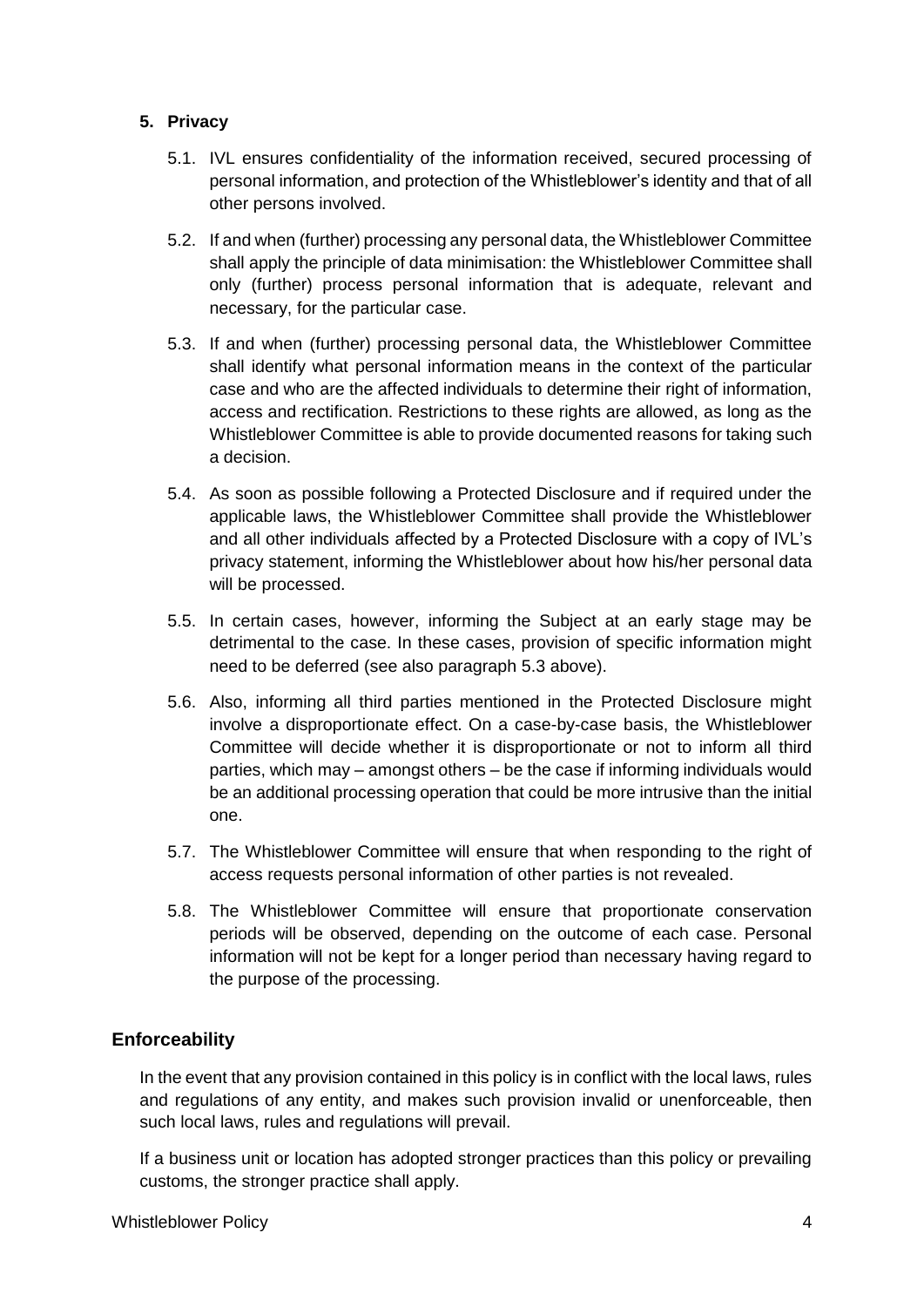#### <span id="page-6-1"></span><span id="page-6-0"></span>**Related Document**

#### **1. Whistleblower Privacy Statement in Relation to the Whistleblower Policy**

#### **1.1. Privacy Policy**

We at **Indorama Ventures Public Company Limited** and our affiliated companies and subsidiaries worldwide (collectively referred to as "**IVL**") are committed to honouring and protecting your privacy. This Whistleblower Privacy Statement describes our privacy policies and practices regarding any collection and use of your personal data captured in the whistleblower report through the whistleblower website and email. If you have any questions or concerns about this privacy policy or your personal data, please contact us at ethics@indorama.net.

#### **1.2. What personal data we may collect, how we collect it and the purpose of the said collection**

We may collect your personal data in one of the following ways:

#### 1.2.1. **Personal data collected from the whistleblower report through the whistleblower website and email:**

By reporting under the whistleblower policy, we may collect information such as your name, email address, country of residence, company you represent, professional information, and any other further information you decide to share with us. Where personal data is processed, we take steps to do this in a manner that is fair and transparent and that protects individuals' information rights.

#### **1.3. Security**

IVL has implemented adequate technical and organisational safeguards, in line with industry standards and that its systems are state-of-the art to ensure the security of personal data. This includes the prevention of any alteration to captured data as well as the prevention of any loss, damage, unauthorised processing or access to data. The Company will protect the nature of the data, and the risks to which they are exposed by virtue of human action or the physical or natural environment.

Personal data will be put into a secure intelligence database with restricted access arrangements. Reports are clearly marked as related to a confidential and sensitive whistleblower's disclosure. The whistleblower may or may not be identified in the report; he/she can report anonymously. This protective marking system highlights the fact that neither the information nor the whistleblower's identity should be disclosed internally or externally without reference to the Whistleblower Committee.

The key security measures to keep your personal data secure and confidential, include but are not limited to: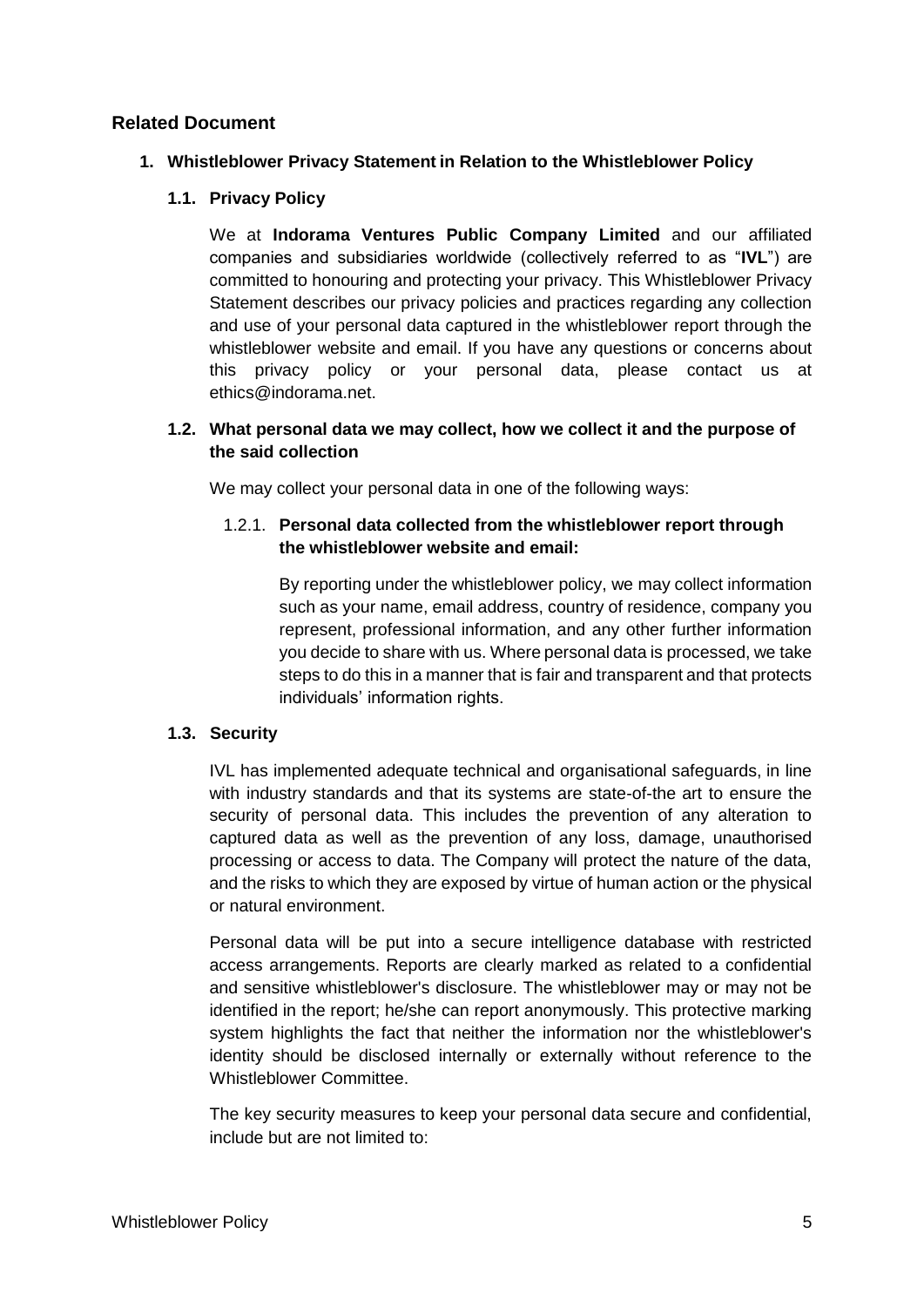- 1.3.1. Limiting access to your personal data to authorised IVL employees only and strictly on a need-to-know basis, such as to respond to your report.
- 1.3.2. Implementation of physical, electronic, administrative, technical and procedural safeguards that comply with all applicable laws and regulations to protect your personal data from unauthorised or inappropriate access, alteration, disclosure and destruction.
- 1.3.3. IVL employees who misuse personal data are subject to strict disciplinary action.
- 1.3.4. It is important for you to protect against unauthorised access to your password and your computer. Be sure to sign-off when you are done using a shared computer.

#### **1.4. Who we may share your personal data with (the recipients or categories of recipients of the personal data)**

- 1.4.1. The personal data IVL collects from you is stored in one or more databases hosted by third parties. These third parties do not use or have access to your personal data for any purpose other than cloud storage and retrieval. For information on third party vendors partnered with IVL, please write to us at [ethics@indorama.net.](mailto:ethics@indorama.net)
- 1.4.2. Where required or permitted by law, information may be provided to regulators, state/federal governments and law enforcement agencies such as the police. We may share this information in confidence with regulators such as the Financial Conduct Authority. In complying with applicable laws and for law enforcement purposes, we may also disclose data in confidence (for example to a relevant government entity or regulatory authority). This may mean that personal data is transferred outside the European Economic Area.

#### **1.5. Transfer of personal data**

- 1.5.1. IVL has multiple subsidiaries in different countries, and we transfer personal data concerning you within our Company.
- 1.5.2. We transfer personal data between our subsidiaries and affiliated entities for the purposes explained above.
- 1.5.3. Your personal data is stored in databases, on cloud-based servers operated by the third party, which co-operates with IVL, or with the Whistleblower Committee.
- 1.5.4. All personal data received will be provided with an adequate level of protection (as determined by the applicable data privacy regulation) and/or with an appropriate safeguard.
- 1.5.5. Where we transfer personal data outside your jurisdiction, we either transfer personal data to countries that provide an adequate level of protection or ensure that appropriate safeguards are in place.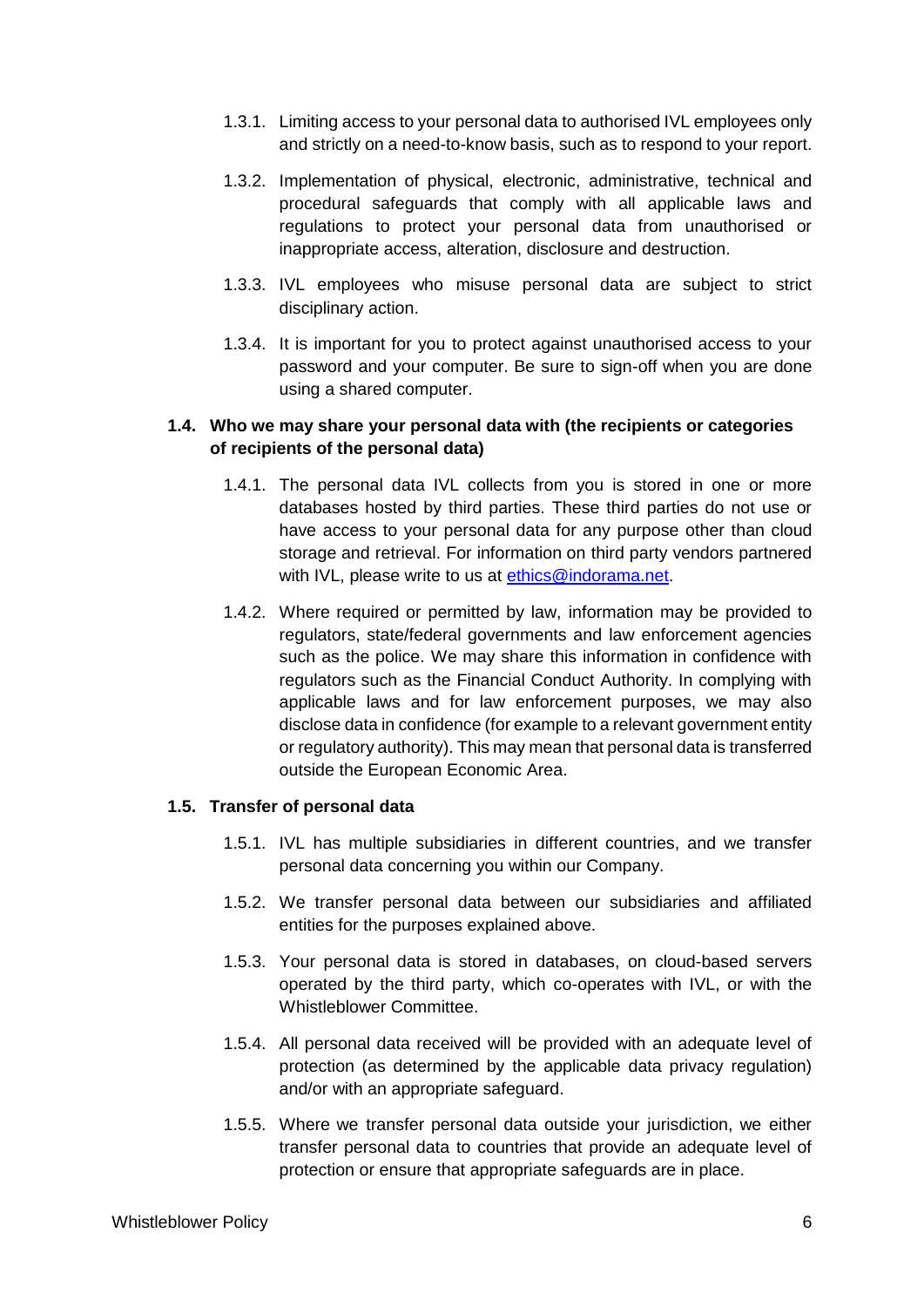#### **1.6. Personal data retention**

We will only keep your personal data for as long as is reasonably necessary to fulfil our obligation with regard to your whistleblowing report or to comply with legal requirements under applicable law(s). This means that we may retain your personal data for a reasonable period, at least 5 (five) years. After this period, your personal data will be deleted from all IVL systems. In exceptional cases where personal data cannot be completely deleted, it will be anonymised or encrypted to ensure your identity is protected and not revealed.

#### **1.7. Your rights**

You have a right to:

- 1.7.1. Request access to your personal data and request details of the processing activities conducted by IVL.
- 1.7.2. Request that errors in your personal data be rectified if it is inaccurate or incomplete.
- 1.7.3. Request erasure of your personal data.
- 1.7.4. Request a restriction of the processing of your personal data by IVL.
- 1.7.5. Object to the processing of your personal data.
- 1.7.6. Receive your personal data in a structured, commonly used and machine-readable format.
- 1.7.7. Lodge a complaint with the relevant supervisory authority.
- 1.7.8. Withdraw any consent you may have provided to us at any time.

To exercise the rights outlined above with respect to your personal data, you may write to us at: ethics@indorama.net

#### **1.8. Changes to our privacy policy**

This privacy policy was last updated on 26 February 2022 and we will notify you of further changes we may make to this privacy policy, where required, however, we would recommend that you look back at this policy from time to time to check for any updates.

#### **1.9. Our Contact details**

If you have any concerns as to how your data is processed, you can contact us at: ethics@indorama.net

#### **1.10. Additional information**

You can also find out more about how we deal with your personal data via the Whistleblower Policy:

http://www.indoramaventures.com/en/our-company/governance/policies